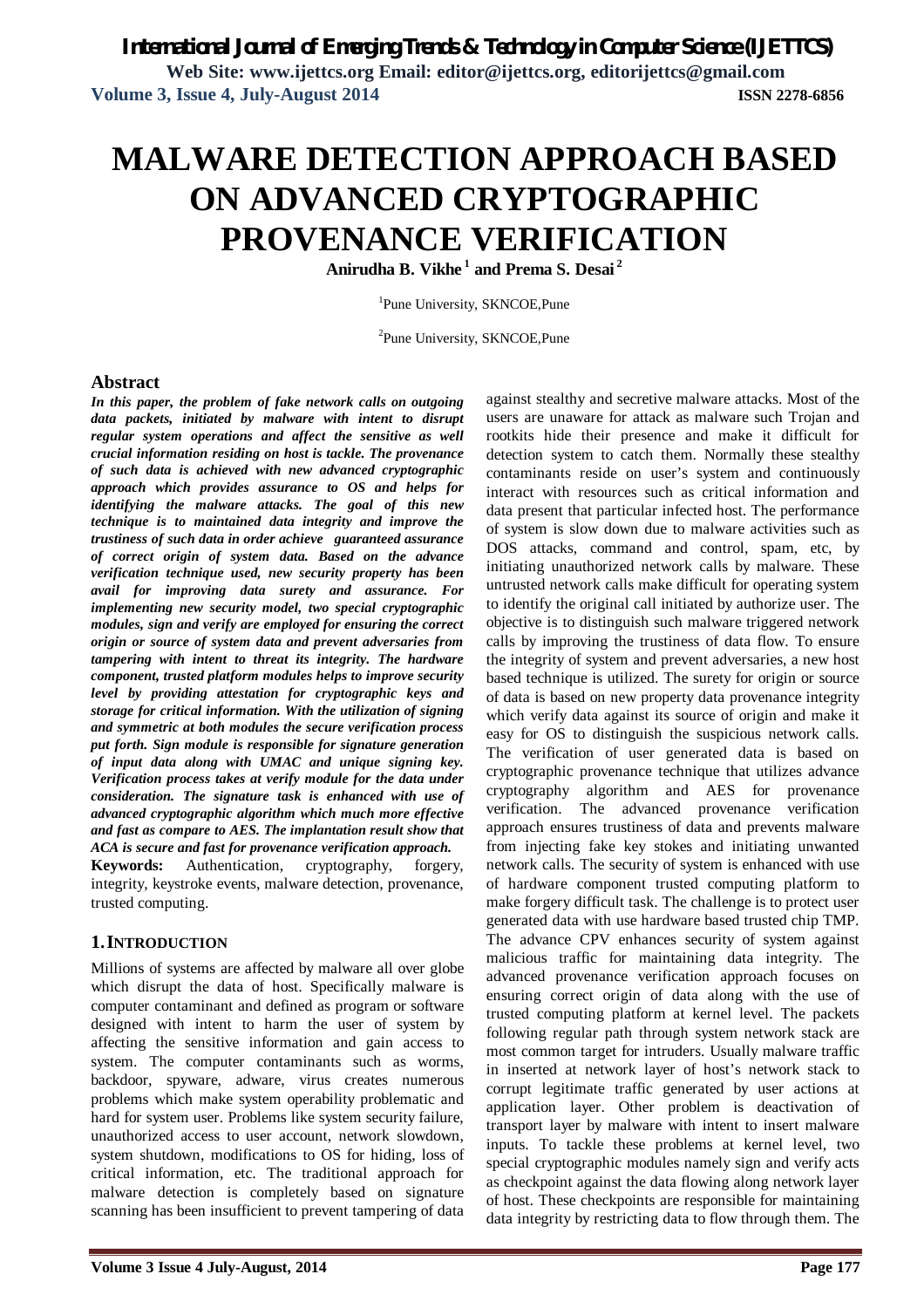provenance of outgoing packets is attended with sign and verify module which improve data surety. The sign module acts as checkpoint at transport layer and is responsible for signature generation of packets arriving from user space. Verify module acts as checkpoint at network layer where data under goes verification process. Both the modules follow RSA key exchange for generating two special keys, signing key and symmetric key. Signing key works along with advanced cryptographic algorithm and generates signature for incoming data at transport layer. By providing encryption for the signature generated at sign module it is secretly shared with verify module. The task is accomplished with communication key for signature sharing. Verify module is responsible for verification of the received signature, which successfully detect malicious data. Hardware based Trusted computing platform provides prominent storage for cryptographic keys, sensitive and critical information, by restricting access to it with intent to improve root of trust. Security problems caused as result of intrusive activities is solved by TPM with hardware enhancement. TMP provides features such as protection for key material, system authentication, file sealing, storing changes for configuration in PCR, attestation, memory curtaining.

# **2.LITERATURE SURVEY**

## **2.1 . Survey**

Trusted platform module hardware chip was originated by efforts of Trusted Computing Group which comprises Intel, HP, IBM, Microsoft, Compact in 1999 with purpose to use hardware to enhance the level of trustiness and strengthen security of system or network. TPM acts as device with provision for credential storage, software integrity, secure storage of cryptographic information and device identity. Along with trusted software TPM utilize hardware that which offers resistance to malware attacks with enhance trusted infrastructure. With TPM authorization number of system security features includes data protection, chain of trust and device identity. It has pair of public/private key know as endorsement key which has been created at time manufacturing. The private key is internal to chip which not accessible to anyone other than manufacturer, hence cannot be read out. Endorsement key makes use of anonymous attestation protocol proves to be tamper resistant. Deian Stefan proposed a framework Telling hUman Bot Apart (TUBA) [4] for malware detection, this approach is based human malware differences with regard to characteristic behavior. The goal is to extract some features based on the human user and malware interaction to identify and detect bots. The system uses behavior characteristics such as user typing patterns, surfing patterns, click counts, etc. are used to distinguish true events that are generated by legitimate user. By identifying the difference between human user and automated bots, TUBA monitors the user's typing patterns prevents malware from injecting fake key strokes and verify its integrity. The TUBA client server architecture consists of trust agent sharing key secretly with trusted

server, client generates keystrokes that are signed and attested by trust agent. Remote server verifies the signature for any fake events injected by malware. Deian Stefan proposes keystroke based malware detection technique [5] and use behavior feature from user for identifying infected system. The keystroke authentication based on TUBA was tested for forgery attacks against Gaussian bot and Noise bot. The two bot programs are capable of injecting fake key events on host. Keystroke based biometric authentication mechanism is used as user's typing pattern to distinguish human user from automated bots. TUBA protects integrity of host by detecting extrusion. Security of system is enhanced with use of TPM which proved to be secure environment and protect kernel integrity. The unknown key events are captured due to initial training stage during which the key events from trusted user are collected by server. For any distrustful event the system ask user to type the string and try to match the user typing pattern with result collected during training stage. If match the user is authorize else considered as unknown. Arati Baliga proposed effectual tool Gibraltar for detecting rootkits that are difficult to detect as they hide their presence at kernel level data structure. A tool Gibraltar [6] is used to identify the rootkits present at kernel level. It works on separate system monitors the target system. It works two phase training and enforcement phase. During training phase it enforces invariants on data structures of target system. Snapshot of data structure take by invariant generator are tested against the invariant. For any violation of invariants of target system is checked during enforcement phase. Integrity of kernel is at threat due presence rootkit which manipulate data and code, which is mostly violated with the hiding technique in order to avoid detection system. Arati baliga studied different kernel level attacks put forth new type of attacks based on [7] that affect operating system and can easily fool detection system. Various types of attacks such as wastage of resource, disabling pseudo number generator, disabling firewall of host, are have been described with impact on system functionality. The detailed study of new class of attacks that do not use any kind of hiding technique given by Arati baliga and also designed prototypes for some attacks where attacks have been categorized on the basis of hiding technique, modification to data both static and dynamic. New types of beak-in such as virus, spyware, logic bombs, Trojan horse, etc. propagates at faster rate and are difficult detect which affect system performance. With the automatic technique for detection newly emerged break-ins based on user intent is proposed by Weidong Cui. The malware detection technique BINDER [8] captures extrusions on the basis of following rules. User intent is based on three rules that checks for connection within same process, different process and as from parent. Violation of these rules is used for extrusion detection. BINDER architecture checks each process for started and finished time, by classifying the delay with each of process as new delay, old delay and previous delay. BINDER checks each process based on user intent and delay for connection. It is considered process that executed by malicious program are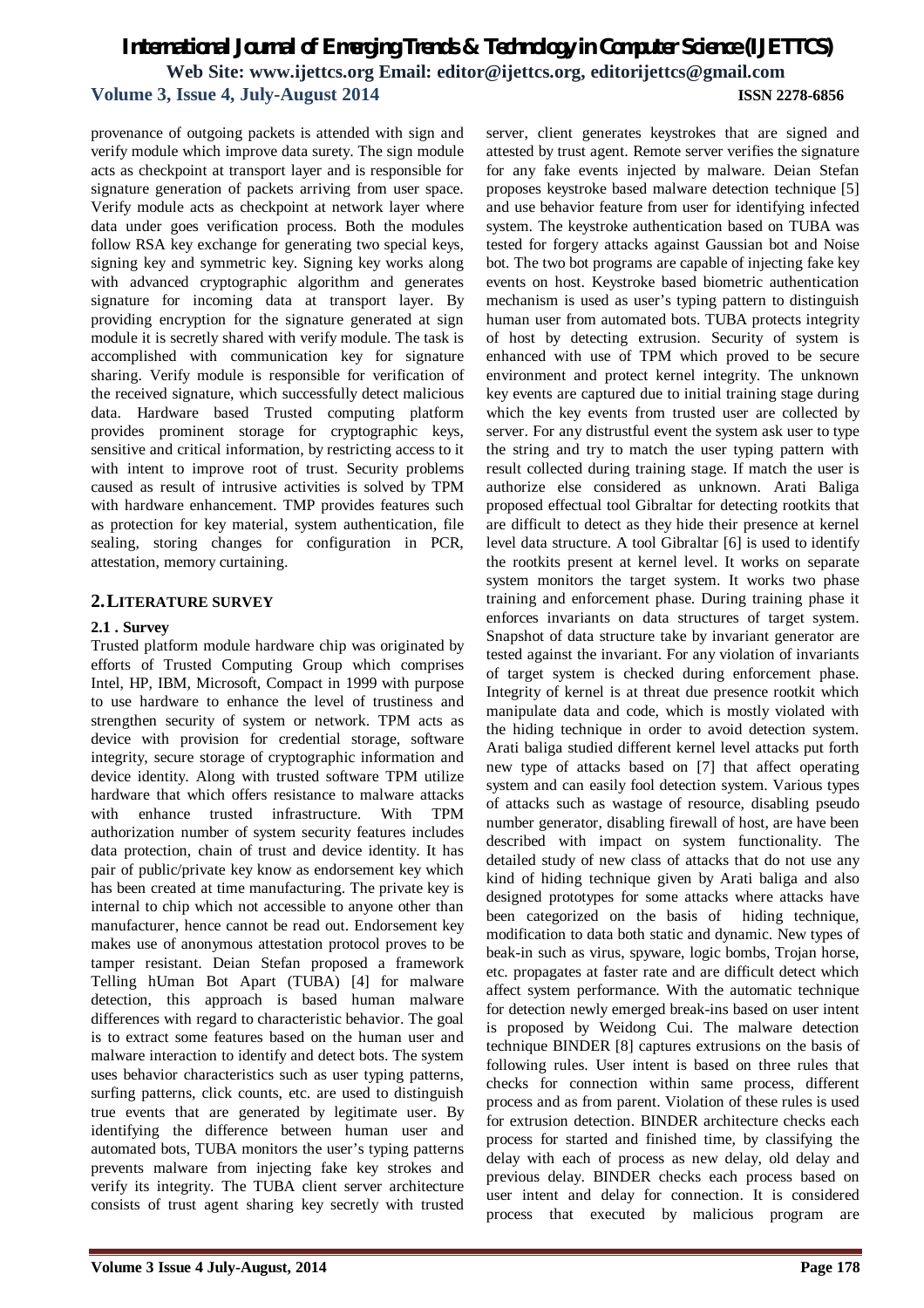standalone. Attacks such sending irrelevant emails, denial of service, click frauds where code runs to generate profit, etc, produce unwanted traffic on network. R. Gummadi proposes not a bot system [9] for identify and certify human generated traffic. Not a B comprises of at attester responsible for production attestations to user generated traffic by running at client system and verifier that is present for verification of attestation. The OS and applications are considered to be not trusted. On request attester sends attestations to verifier for verification. Verifier uses TPM for storage of signing key which ensures the secrecy. Working of attester to attest which request is based on three parameters. The best way is to ask user to attest or not by asking question that could be only answer by user. Second alternative is to observe the user key strokes and click patterns and on arrival of request use it as distinguishing feature between bots and user. Attester observes the keyboard and mouse for storing the user activity. Bots formed network know as botnets for attacking system and cause damage number of systems. Internet Relay Chat allows users to communicate with each other which are connected to server. IRC [10] is used by bots for command and control and allows attacker as means of communication with other bots which are part of botnet. J. Goebel used communication channel for detection of bots with technique n-grams analysis and scoring function. J. Goebel implemented a concept Rishi used to detect the IRC bots much efficiently. The communication channel used by attacker to control bots was used effectively Rishi.

# **2.2 . Motivation**

There are number of problems that caused by malware by interacting with host and its resources. Malware attacks are growing at faster rate with devastating damage to system and the critical information present on host as traditional signature scanning approach proves to be insufficient. With the necessity to protect such critical and sensitive information against suspicious malware activities led to provenance verification of data. Also the demand for fast and secure approach for malware detection has led to use TPM that maintains data integrity constraints. Data generated at application layer by legitimate user activities must be kept unmodified and free malware fake keystroke injection. Cryptographic provenance approach ensure and prevents malware from initiating fake network call that challenge the system integrity, as well provides a secure storage for encryption key within the TMP. The need for trustiness of data is achieved with advanced cryptography that improves confidentiality of data which prevents unauthorized modification.

# **3.PROPOSED MODEL**

# **3.1Model**

The system comprises of three main modules input, sign, and verify module. The input module is responsible for accepting input from user which is passed to sign module for signature generation. Initially Sign and verify undergo key exchange and generation step for symmetric and communication keys. These key are used to prove the provenance of data and make system more secure against malware by providing verified data as output. Data considered to be suspected is handed by user to input module. At this stage there is no surety about incoming data at input module of system. This data is forwarded to sign module which has already undergone the key exchange and generation stage with verification module to produce signing and communication key. Sign module is responsible for signature generation and encrypts data with cryptographic algorithm. The decryption of data takes place at verify module which verify the data based on signature stored at hash table. The data packets which are not able to prove their provenance is easily captured at verify module. For secure and effective malware detection two special modules are used, sign and verify. Sign module is placed at transport layer and verify module at network layer so that packets from network would be authenticated for signature at the verify module. The outgoing packets normally flow through the system network stack. These packets flow from user space to kernel space. The traffic generated at user space flows in downward direction from application layer to physical layer. At network layer the packets have threat of tampering because most of malware attack took place at this point which try to avoid firewall of system. Proposed system helps to mitigate these types of attacks and improve the data integrity with secure approach.

# **Sign Module**

Sign module works in collaboration with transport layer by generating signature for all incoming packets from user space. These sign packets from sign module are sent to verify module for verification. For improving the security of outgoing packets advanced cryptographic algorithm used which provides encryption and decryption and two modules share cryptographic keys.

#### **Verify Module**:

At verify module packets are checked based on their signature, if any packets are malware generated than those packets fail to prove the provenance and are detected for been malicious. With this approach malware cannot avoid the firewall system and improves the data assurance. In this technique three initial tasks are performed, Booting stage, Key generation stage, Verification stage.



**Fig. 1.** Fig:-System architecture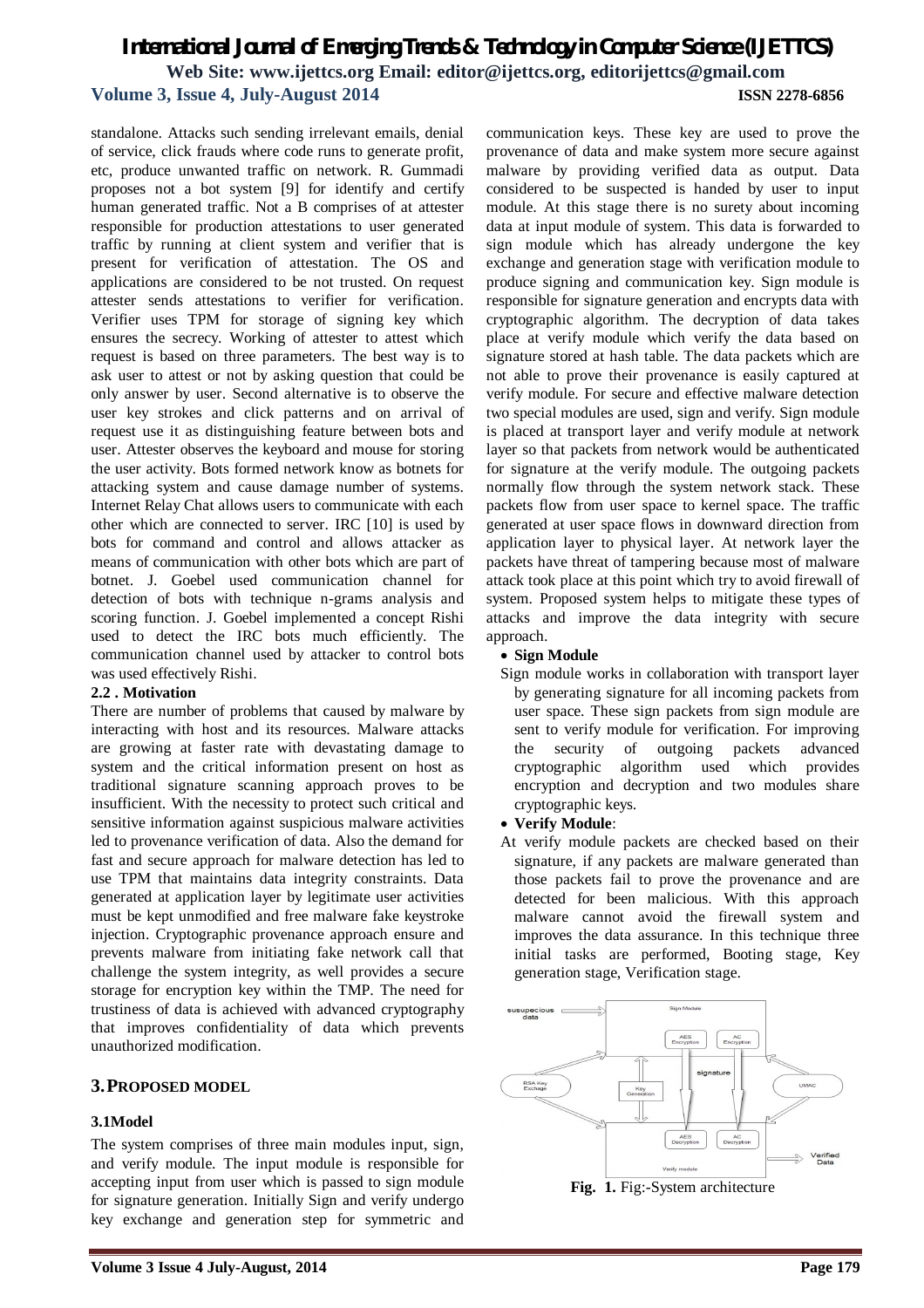The system will make use of trusted platform module and advanced cryptographic algorithm for security enhancements. The integrity of system is achieved by storing key within TMP chip. The proposed system provides protection for both application data and Kernel data. It also protects the outgoing packets from application layer to the layers beneath by maintain the integrity of such packets. Original data is protected with provenance verification by providing resistant against malware attacks. Integrity application data and kernel data is maintained where application data is result of user actions and kernel data is system generated data.

#### **Major input to the System:**

- 1) The input module is responsible for accepting input from user which is passed to sign module for signature generation.
- 2)Signing key generated as resulted of XOR operation performed after exchanging four random numbers s0, s1, v0, v1, between sign module and verify module.
- 3) Communication key generated as resulted of XOR operation performed after exchanging four random numbers s0, s1, v0, v1, between sign module and verify module.

#### **Output from the System**:

- 1) System generates alert to notify the user based on data given as input for verification. Following are the two types of alert generated:-
- 2) If data inputted to system is coming from trusted source and is verified cryptographically.
- 3) If data inputted to system malware generated or generated due to fake malware activities and is verified cryptographically.

#### **3.2 Proposed Mathematics**

#### **Data Sets**

- Input:
- IN=  $\{in_i\}$  i  $\in$  [1, n]
- **Intermediate Results**

| $PK = \{pk_i\}$     | $i \in [1, n]$ |
|---------------------|----------------|
| $PriK = \{prik_i\}$ | $i \in [1, n]$ |
| $SK = \{sk_i\}$     | $i \in [1, n]$ |
| $SIK = \{sik_i\}$   | $i \in [1, n]$ |

#### **Output**

Alerts A; if data is affected

```
Then malicious data
```

```
Else, verified data
```
- Create Signature
- Use UMAC algorithm to generate signature for each packet.
- UMAC signature =  $HK(S)$  XOR F(nonce)
- Where  $H =$  hash algorithm

 $K =$  Signing Key

- $S = Source$
- $F = P$ seudorandom number generator
- Signature Encryption with advance cryptography algorithm

$$
CB1 = P (XOR) KB1
$$

*CB2= CB1 >>3*

*CB3 = CB2 (XOR) KB2 CB4 = CB3 (XOR) KB3*

*CB4 is the encrypted data*

#### **3.3 Create Signature Planning of Advanced CPV Model**

Fig. 2 shows the overall idea of execution of Advanced CPV model. It shows the various operations that performed data source verification between sign module and verify module. Initially both of the modules undergo RSA key exchange by exchanging their public keys. Each of modules generates two random numbers which exchanged in encrypted manner. These four numbers are used to generate signing key and symmetric key by undergoing XOR operation. Following are steps for key generation described in detailed. The Sign module generates two random numbers a0 and a1, and encrypts a0 and a1 using the Verify module's public key sends them to verify. The Verify module receives and decrypts a0 and a1 with its private key. It then generates two random numbers b0 and b1. The Verify module encrypts b0 and b1 using the Sign module's public key. The Sign module decrypts them with its private key. Both the Sign and Verify modules have a0, a1, b0, and b1. They compute the signing key as a0 b0 and the symmetric key for their communication encryption as a1 b1 The signing key along with AES and ACA is used to generate signature for input data. Symmetric key is used for is used for data verification in verify module. The two algorithms use keys for encrypting the data and send securely to verify module for verification.



**Fig. 2**.Execution of the Model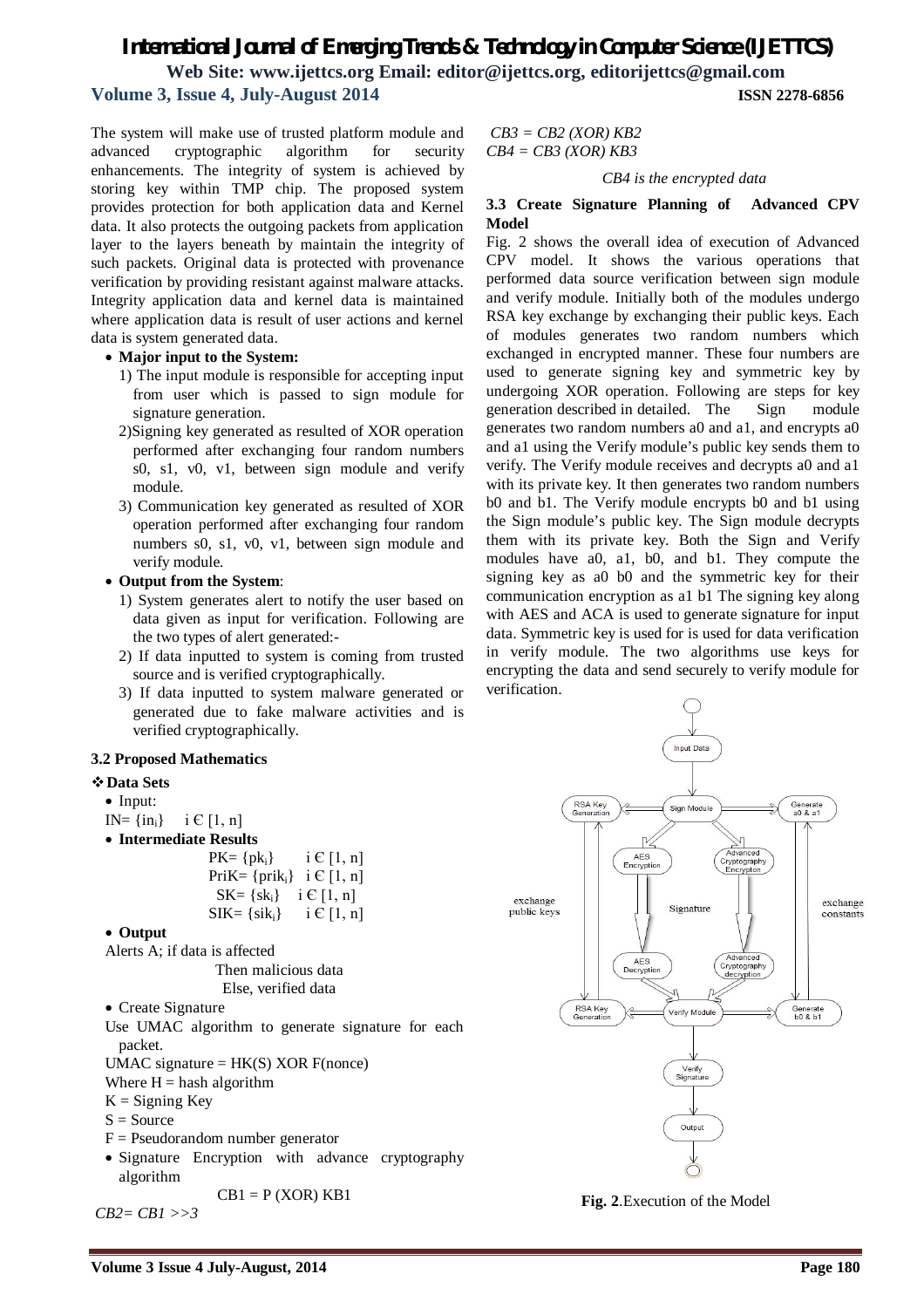# **3.4 Platform**

The proposed system is implemented on the Windows 7 or windows 8. The platform for the implementation of this system is java.

# **4. Performance analysis**

In order to verify the source of data cryptographically two algorithms have been used in data provenance verification i. e. Advanced Encryption Standard and Advanced Cryptographic Algorithm. Both of these algorithms have been successfully implemented at sign module for signature generation as well as verify module responsible for data verification process. The comparison of AES and ACA is done on basis of following parameters to detect malware attacks and presence of suspicious data. The result table fig 3 below shows comparison parameters in detailed.

**TABLE1:** SYMBOL TABLE

| Symbol     | Representation         |
|------------|------------------------|
| In         | Set of input from user |
| РK         | Set of public keys     |
| PxiK       | Set of private keys    |
| SK         | Symmetric key          |
| <b>SIK</b> | Signing Key            |
| P          | Plain text             |
| CВ         | Cipher block           |
| ΚB         | Key block              |
| А          | Set of alerts          |
|            |                        |

presence of suspicious data. The result table fig 3 below shows comparison parameters in detailed.

| Samq | Parameters for         | AES     | ACA     |
|------|------------------------|---------|---------|
|      | comparison             |         |         |
|      | Input file             | 146kb   | 146kb   |
|      | <b>Encryption</b> time | 69ms    | 4ms     |
|      | Decryption time        | 360ms   | 290ms   |
|      | Key size               | 16bytes | 64bytes |

**Fig 3.** Result table.

#### **Input**

The specifies the input module to browse particular file from host system considered for verification and pass it to sign module as well as verify for signature generation. In this scenario file of size 146 Kb is considered as input to system.

#### **Observations**

The factors considered for comparison are classified into two types:-Dynamic: It includes Encryption and decryption time which depend on particular file considered. Static: It focuses on key for AES and ACA which is 16 bytes and 64 bytes respectively. Following is the result obtained for

given scenario:-



**Fig 4.** Encryption time



**Fig. 5.**Decryption time.



**Fig 6.** Key size

- 1) ACA requires considerably less time for encryption in comparison to AES for encrypting file of size 146kb.
- 2) For decrypting of same file with size of 146kb ACA requires than as in comparison with AES.
- 3) Key size for ACA is 64 bytes proves too hard for attacker to get combination as in comparison to 16 bytes used with AES.
- 4) The results generated are system generated graphs showing encryption and decryption times in milliseconds.

# **5. CONCLUSION**

In this paper, the proposed idea of implementing Advanced Cryptography Algorithm in cryptographic provenance verification technique is used for host-based